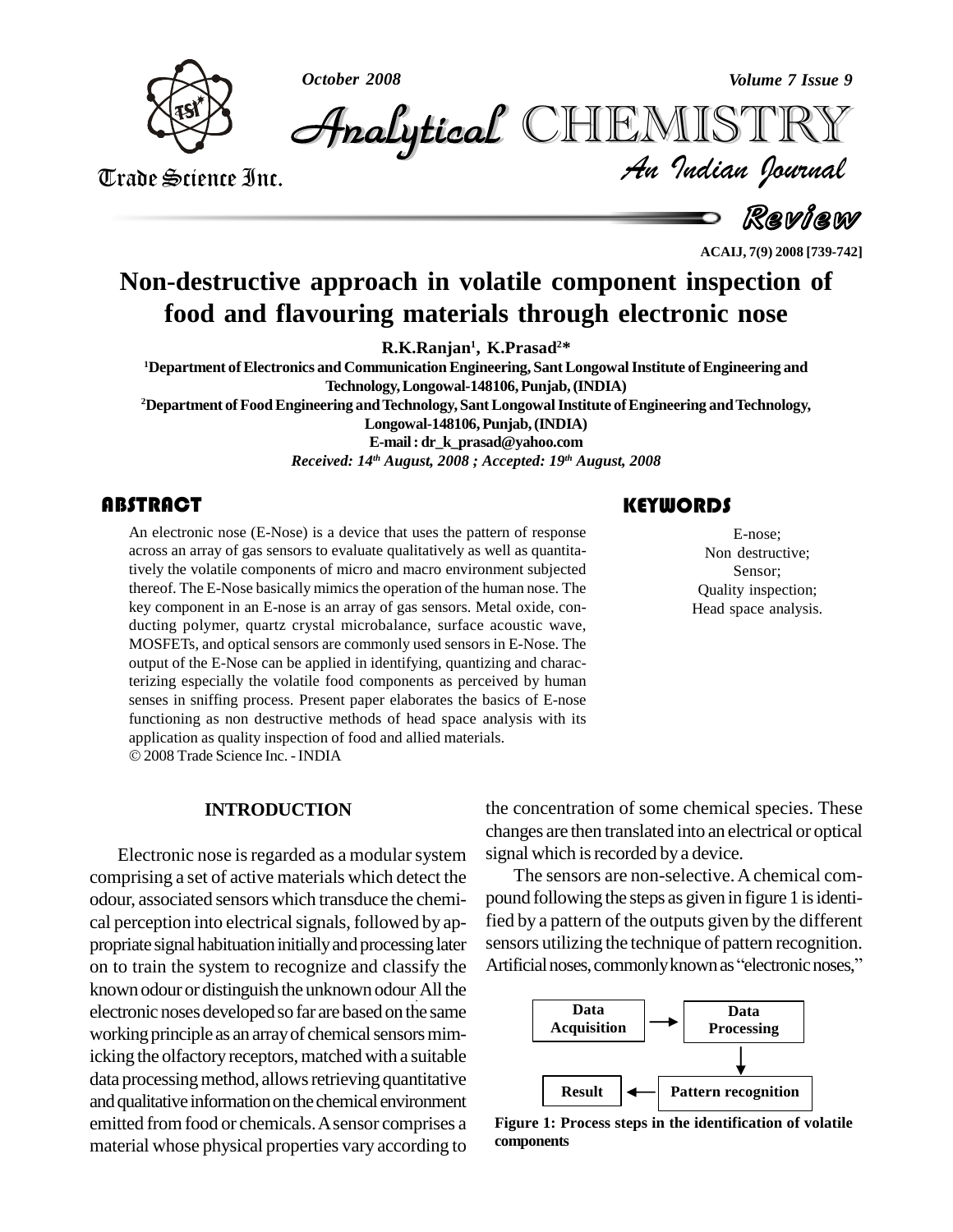## Review

have been designed to sense and identify odorants in form of organic compounds in micro or macro environ- 4. Mass-change (Piezoelectric) sensors ment subjected for analysis. Electronic noses differ from other sensing systems in that they are meant to operate in the noisy sensory atmosphere of open air rather than  $\,$  5. Optical sensors in the laboratory. Sensing the presence or absence of a particular substance within a controlled sample of air (or liquid) in a laboratory is a much simpler problem than detecting the presence of that substance in ambient air or water. Sensing elements that react to a particular chemical may react, as well, to many other substances with similar chemical structures. Thus, a single sensing element, viewed in isolation, is likely to produce many false positive readings, and may not correctly identify a particular chemical when it is part of a mixture. The sensing system of the natural nose, in contrast is not onlysensitive, but is capable also ofremark able discrimination among competing odors. Wine specialist can pick up delicate differences in wines just by smelling them. Thus, the model provided by the natural nose is ideal for creating artificial sensing systems which operate effectively in the noisy natural environmental condition.

The E-Nose consists of three functional compo nents. The key component is an array of gas sensors that respond to volatile organic compounds (VOCs).

#### **Sensor types**

- 1. Electrochemical sensors
- 2. Conductance-based sensors:
	- Metal-oxide and conducting polymers
- 3. Potentiometric sensors
- Chemicallysensitivefieldeffecttransistors(FETs) 4. Mass-change (Piezoelectric)sensors
- - Quartz crystal microbalance (QCM)
- Surface acoustic wave (SAW) devices 5. Opticalsensors
- - Fluorescent optical fibers
	- Colorimetric

Sample handler is a next unit that transfers the odorant from a sample collection device to the sensor array. Last unit is the signal processing system accepts the sensor array response waveforms for analysis. Signal processing may involve pattern recognition using fuzzy logic, artificial neural networks(ANN), principal com ponent analysis (PCA), genetic algorithms (GA) of soft computing for cluster analysis, and discriminant function analysis (DFA) of multivariate systems. The output of the E-Nose can be the identity of the odorant, an estimate of the concentration of the odorant, or the characteristic properties of the odor as might be perceived bya human sniffing the odorant.

#### **Workingprinciple**

A sensor comprises a material whose physical properties vary according to the concentration of some chemical species. These changes are then translated into an electrical or optical signal which is recorded by a device.

E-Nose uses a collection of number of different polymer films. These films are specially designed to conduct electricity. When a substance such as the stray molecules from a glass of soda is absorbed into these films, the films expand slightly, and that changes how much electricity they conduct (Figure 2).



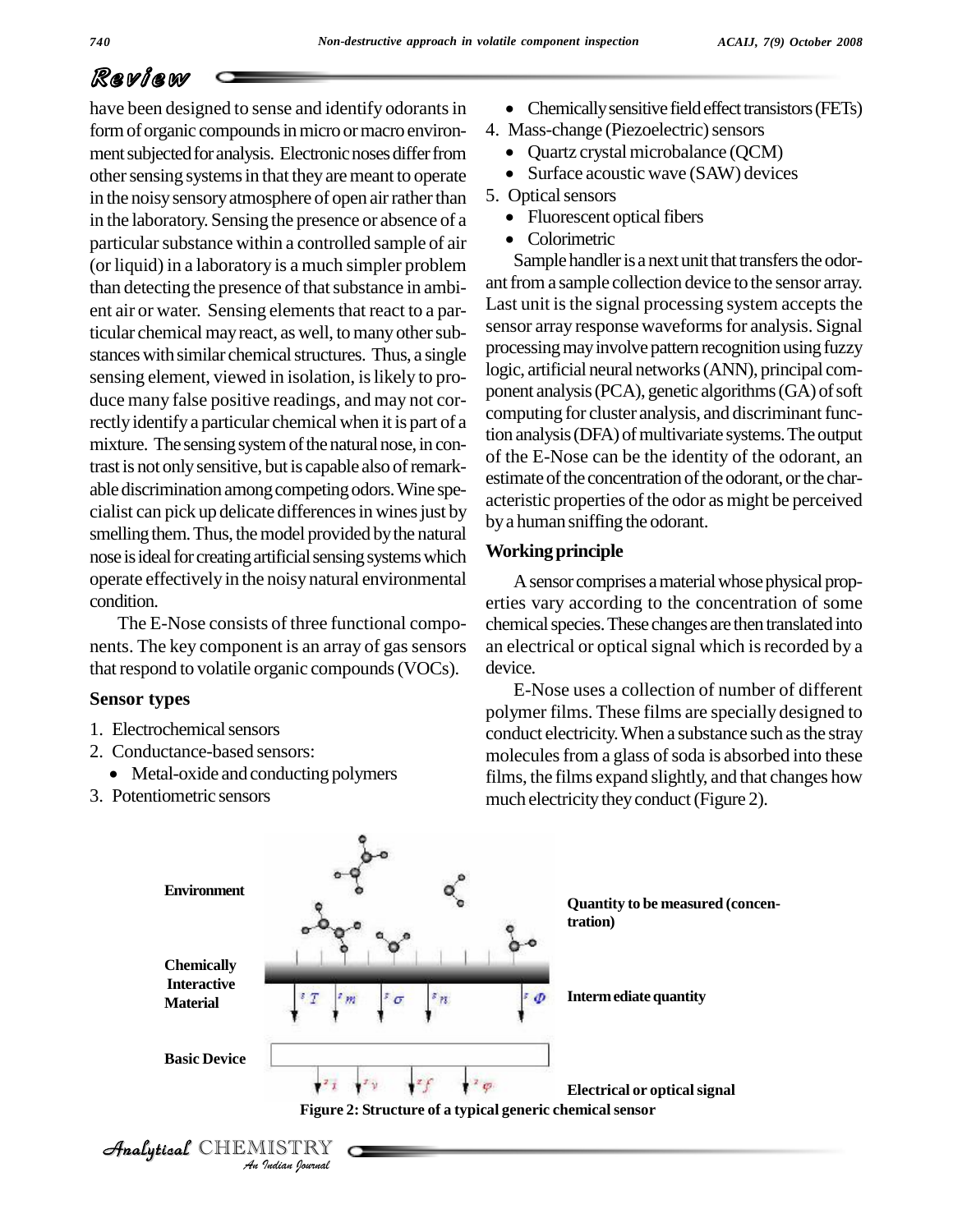

**Figure 3: E-nose typicalsetup showing headspace sam pling system for volatile component analysis**

#### **Technology and engineering**

Many industries rely on sensory panel and Gas chro $m$ atography $(GC)$  sometimes as head space analysis to assessthe qualityof a flavoured food products(Figure 3).Their advantage over existing traditional technolo gies is that they are capable of monitoring broad or narrow spectra of analytes continuouslyin real time, at the point of need (Figure 4). Both techniques have major drawbacks. Sensory panels can be subjective and GC is not fast and needs skilled people for the interpretation of the data. That is why there is a need for a fast, simple and objective technique. Two technologies are used to create a fingerprint of a smell as sensor array(inmost cases usingmetal oxide sensors) ormass spectrometry (without GC column). Sensors are more sensitive and can be used for quality inspection of raw

materials in food or allied fields, and mass spectrometry ismore selective can avoid the individual effect (ethanol) in finished products(beer). Thus, chemical sensing represents the fast growing area of analytical instrumentation, in all areas of food and allied industries.Availability of dedicated, inexpensive computational capacity and by the need to obtain rapid and precise information about detection and monitoring of gases and vapors occupies a prominent position among chemical sensors.

#### **Industrial applications**

- Industrial process control and automation of food processes processes<br>• Food product development
- 
- Quality inspection of food and other chemical com- $\bullet$ pounds

#### **Destructive and nondestructive approach**

Electronic nose technology is developing currently at a fast pace. New systems are characterized by en hanced performance, increased reliability and reduced cost. The focus on recent developments in the field of chemical sensor technology, sensor systems and application specific instrumentation are need of hour. New concepts include advanced user friendly algorithms, improvements on cross interference reduction, reproducibility and database transferability between systems. Successful development of an electronic nose requires a development of an array of sensors that are specific to the compounds of interest.